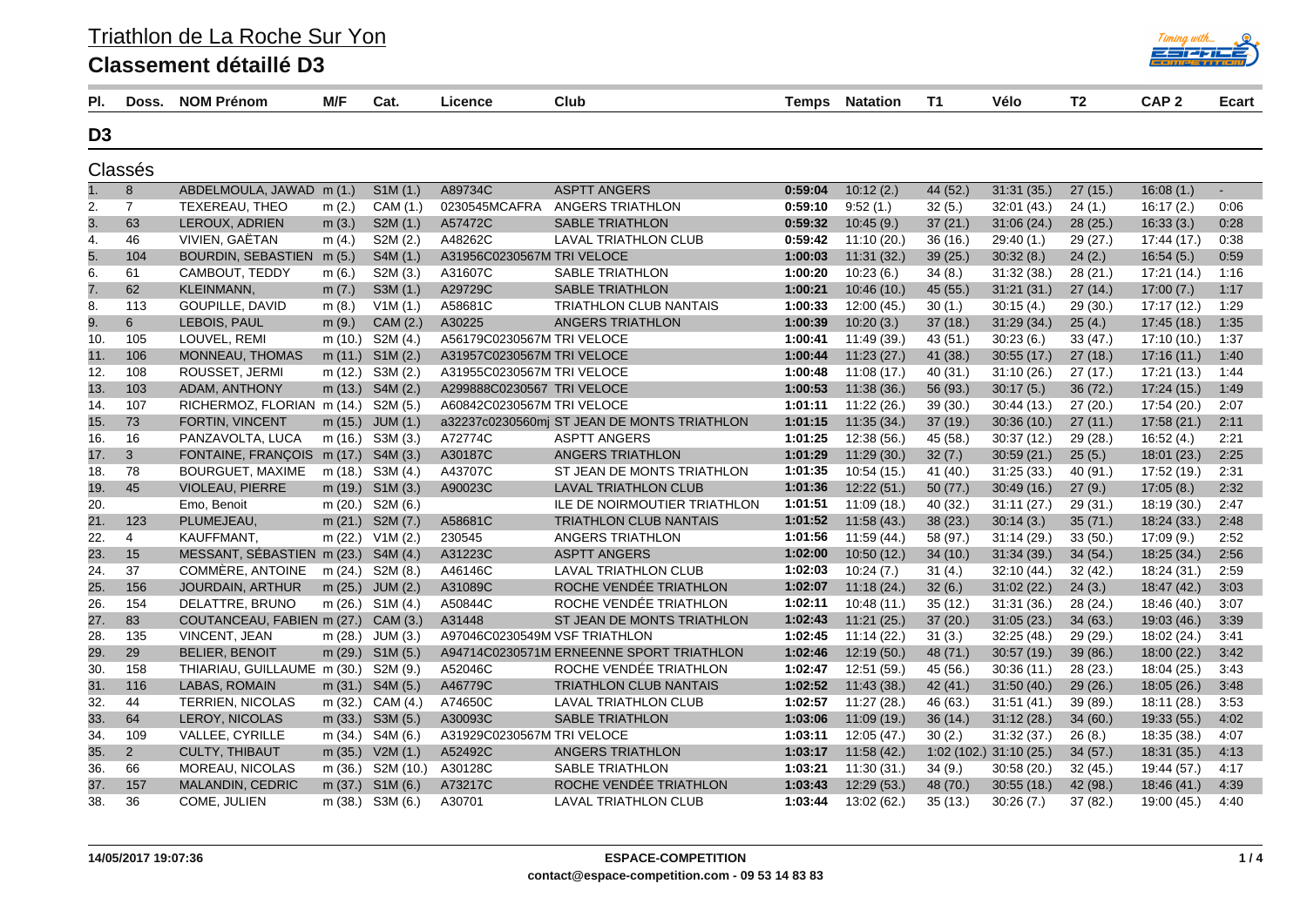## **Classement détaillé D3**



| PI. | Doss. | <b>NOM Prénom</b>                  | M/F       | Cat.                 | Licence                       | Club                                                   | Temps   | <b>Natation</b> | T1                      | Vélo                    | T2               | CAP <sub>2</sub> | <b>Ecart</b> |
|-----|-------|------------------------------------|-----------|----------------------|-------------------------------|--------------------------------------------------------|---------|-----------------|-------------------------|-------------------------|------------------|------------------|--------------|
| 39. | 152   | <b>BUSSON, SIMON</b>               | m (39.)   | S3M(7.)              | A94862C                       | ROCHE VENDEE TRIATHLON                                 | 1:03:56 | 12:31(54)       | 55 (92.)                | 30:47(15.)              | 33(51.)          | 19:06 (48.)      | 4:52         |
| 40. | 40    | JACQUEMINET,                       | m $(40.)$ | S2M (11.)            |                               | A60397C0230550M LAVAL TRIATHLON CLUB                   | 1:04:20 | 12:49 (58.)     | 46 (60.)                | 30:34(9)                | 36 (76.)         | 19:32 (54.)      | 5:16         |
| 41. | 164   | LE CAM, HERVÉ                      |           | m $(41.)$ V2M $(2.)$ |                               | A32648C0230565M TRIATHLON COTE D'AMOUR                 | 1:04:37 | 12:05(46.)      | 41 (39.)                | 31:20(30)               | 31(38.)          | 19:58 (64.)      | 5:33         |
| 42. | 148   | POURRET, CLÉMENT                   | m (42.)   | JUM (4.)             | A74100C                       | <b>MAT 72</b>                                          | 1:04:46 | 11:27(29.)      | 39(29)                  | 32:15(45)               | 30(32.)          | 19:51 (61.)      | 5:42         |
| 43. | 165   | GONZALES-BANDRES, m (43.) S3M (8.) |           |                      | A46404C                       | TRIATHLON CÔTE D'AMOUR                                 | 1:04:59 | 12:37(55.)      | 42 (43.)                | 30:47(14)               | 33(52)           | 20:17 (75.)      | 5:55         |
| 44. | 147   | GRANDJEAN, VINCENT m (44.)         |           | S2M (12.)            | A30306C                       | <b>MAT 72</b>                                          | 1:05:28 | 13:05 (65.)     | 53(85.)                 | 32:49(49)               | 31(40.)          | 18:07 (27.)      | 6:24         |
| 45. | 146   | <b>BODINIER, LOUIS</b>             |           | m (45.) CAM (5.)     | A43616C                       | <b>MAT 72</b>                                          | 1:05:47 | 46:50 (97.)     | ()                      | ()                      | ()               | 18:18(29.)       | 6:43         |
| 46. | 119   | MARO, JORDAN                       | m (46.)   | S2M (13.)            | A77200C                       | <b>TRIATHLON CLUB NANTAIS</b>                          | 1:05:57 | 13:24 (71.)     | 53 (87.)                | 32:24(47.)              | 39(90.)          | 18:33 (37.)      | 6:53         |
| 47. | 59    | MENARD, EWEN                       | m $(47.)$ | CAM (6.)             | A83342C                       | PAYS ANCENIS CLUB TRIATHLON 44                         | 1:06:00 | 12:13(49.)      | 40 (33.)                | 31:22(32)               | 39(87)           | 21:04 (87.)      | 6:56         |
| 48. | 68    | MORVAN, GABRIEL                    | m (48.)   | S1M (7.)             | A79452C                       | SABLE TRIATHLON                                        | 1:06:02 | 11:13(21.)      | 43 (48.)                | 32:19(46.)              | 41 (94.)         | 21:02 (85.)      | 6:58         |
|     | 97    |                                    |           |                      |                               | TRI VEI OCE                                            | 1:06:13 |                 |                         |                         |                  |                  |              |
| 50. | 769   | RAPPAILLES, ROMARIC m (49.)        |           | CAM (7.)             |                               | a43189c0230578mcLES HERBIERS VENDEE TRIATHLON          | 1:06:20 | 11:35 (35.)     | 36(17.)                 | 35:07 (66.)             | 27(10.)          | 18:32 (36.)      | 7:16         |
| 51. | 163   | LE BRETON, AMBROISEm (50.)         |           | CAM (8.)             | A95131C                       | <b>TRIATHLON COTE D AMOUR</b>                          | 1:06:36 | 12:56(60.)      | 53 (86.)                | 33:29(53)               | 31(39)           | 18:44 (39.)      | 7:32         |
| 52. | 57    | <b>OGER, CORENTIN</b>              |           | m $(51.)$ S1M $(8.)$ | A74530C                       | PAYS ANCENIS CLUB TRIATHLON 44 1:06:42                 |         | 13:08 (67.)     | 46 (66.)                | 33:19(52)               | 30(35.)          | 18:55 (43.)      | 7:38         |
| 53. | 58    | HALARD, AURELIEN                   |           | m (52.) S4M (7.)     | A75617C                       | <b>PAYS ANCENIS CLUB TRIATHLON 44 1:06:53</b>          |         | 13:52 (79.)     | 46(64)                  | 34:14(54)               | 30(34.)          | 17:28(16.)       | 7:49         |
| 54. | 34    | <b>BOUTIER, FANY</b>               | f $(2.)$  | S2F(1.)              |                               | A34804C0230550F LAVAL TRIATHLON CLUB                   | 1:07:01 | 11:50(2)        | 40(34)                  | 31:51(42)               | 32(46.)          | 22:05 (99.)      | 0:49         |
| 55. | 151   | <b>BLOT, THOMAS</b>                |           | m (53.) CAM (9.)     | A64572C                       | <b>MAT 72</b>                                          | 1:07:13 | 11:53(41)       | 46(62.)                 | 33:16(50.)              | 33(48.)          | 20:43 (80.)      | 8:09         |
| 56. | 150   | FONTENEAU, CEDRIC m (54.)          |           | V1M(3.)              | A30278C                       | <b>MAT 72</b>                                          | 1:07:13 | 14:02 (81.)     | 45(59)                  | 34:49 (58.)             | 35(70.)          | 16.58(6.)        | 8:09         |
| 57. | 47    | VAILLANT, CORENTIN                 |           | m (55.) JUM (5.)     |                               | a32434c0230578mj LES HERBIERS VENDEE TRIATHLON         | 1:07:47 | 11:39(37.)      | 49 (75.)                | 34:49(59)               | 27(19.)          | 19:59 (67.)      | 8:43         |
| 58. | 49    | NICOLAS, MICKAEL                   | m (56.)   | S2M (14.)            |                               | a55923c0230578msLES HERBIERS VENDEE TRIATHLON          | 1:07:48 | 13:04 (64.)     | 49 (76.)                | 34:53 (62.)             | 35(65.)          | 18:24 (32.)      | 8:44         |
| 59. | 55    | ROUAULT, PHILIPPE                  |           | m $(57.)$ V1M $(4.)$ |                               | A46083C0230047M PAYS ANCENIS CLUB TRIATHLON 44 1:07:59 |         | 13:18(70.)      | 43(45.)                 | 33:16(51)               | 39(85.)          | 20:02(68.)       | 8:55         |
| 60. | 30    | LEGEAY, FABRICE                    | m (58.)   | S3M (9.)             |                               | A32092C0230571M ERNEENNE SPORT TRIATHLON               | 1:08:08 | 13:03 (63.)     | 40(36)                  | 34:30 (57.)             | 41 (96.)         | 19:11 (49.)      | 9:04         |
| 61. | 67    | <b>MORVAN, ETIENNE</b>             | m(59.)    | JUM(6.)              | A83089C                       | <b>SABLE TRIATHLON</b>                                 | 1:08:20 | 11:17(23.)      | 51(80.)                 | 35:34(76)               | 38(84)           | 19:57 (62.)      | 9:16         |
| 62. | 133   | <b>GUY, ROMAIN</b>                 | m (60.)   | S3M (10.)            | A30564C0230549M VSF TRIATHLON |                                                        | 1:08:53 | 10:39(8.)       | 40(35.)                 | 36:02(80.)              | 27(12.)          | 21:02 (86.)      | 9:49         |
| 63. | 126   | <b>BOULIN, CLEMENT</b>             | m $(61.)$ | S1M(9.)              | A30621C0230549M VSF TRIATHLON |                                                        | 1:09:21 | 11:34(33)       | 45(57)                  | 35:01(65)               | 35(68)           | 21:23(91)        | 10:17        |
| 64. | 161   | LEBOIS, NICOLAS                    | m(62.)    | S4M (8.)             | A31487C                       | <b>TRIATHLON CLUB NANTAIS</b>                          | 1:09:33 | 13:08 (66.)     | 49 (74.)                | 35:31 (74.)             | 35(67.)          | 19:28 (52.)      | 10:29        |
|     | 52.   |                                    | f $(3)$   |                      |                               |                                                        | 1:09:41 |                 |                         |                         |                  |                  |              |
| 66. | 53    | <b>TOUZOT, LAURENT</b>             | m (63.)   | V2M(3.)              |                               | A32205C0230573M ILE DE NOIRMOUTIER TRIATHLON           | 1:09:41 | 13:35 (73.)     | 59 (99.)                | 35:16(70.)              | 44 (103.)        | 19:03 (47.)      | 10:37        |
| 67. | 153   | CARON, XAVIER                      | m $(64.)$ | S3M (11.)            | A84654C                       | ROCHE VENDÉE TRIATHLON                                 | 1:09:41 | 13:00(61.)      | 44 (54.)                | 35:16(69)               | 37(77)           | 20:02 (69.)      | 10:37        |
| 68  | 19    | COLOMBAN, MARJORIEf (4.)           |           | S1F(1.)              | A76164C                       | <b>ASPTT ANGERS</b>                                    | 1:09:55 | 13:26(14)       | 50(78)                  | 35:40 (79.)             | 27(13.)          | 19:28 (53.)      | 3:43         |
| 69. | 84    | MORGENSTERN,                       | m(65.)    | JUM (7.)             | A31451C                       | ST JEAN DE MONTS TRIATHLON                             | 1:10:14 | 11:53(40.)      | 39(26.)                 | 36:25(84)               | 32(44)           | 20:42 (79.)      | 11:10        |
| 70. | 137   | MENANT, NATHAN                     | m (66.)   | JUM (8.)             | A91055C                       | <b>ASPTT ANGERS</b>                                    | 1:10:16 | 10:22(4)        | 40 (37.)                | 39:22 (100.) 26 (7.)    |                  | 19:23 (50.)      | 11:12        |
| 71. | 41    | LECOURT, CEDRIC                    |           | m (67.) S3M (12.)    | A82336C                       | <b>LAVAL TRIATHLON CLUB</b>                            | 1:10:23 | 13:44(77.)      | 51(79.)                 | 34:20(55)               | 34(58.)          | 20:52 (83.)      | 11:19        |
| 72. | 60    | RODRIGUE, QUELLEUX m (68.)         |           | S3M (13.)            | A94711C                       | PAYS ANCENIS CLUB TRIATHLON 44 1:10:33                 |         | 14:13 (82.)     | 44 (53.)                | 35:08(67)               | 40 (92.)         | 19:45 (58.)      | 11:29        |
| 73. | 76    | <b>BOUTIN, THOMAS</b>              |           | m (69.) S1M (10.)    | A96401C                       | ST JEAN DE MONTS TRIATHLON                             | 1:10:40 | 13:25(72.)      |                         | 1:08 (112.) 35:35 (77.) | 42 (97.)         | 19:48(60)        | 11:36        |
| 74. | 5     | KOHNER, POL                        | m (70.)   | CAM (10.)            | A30136                        | ANGERS TRIATHLON                                       | 1:11:14 | 14:21 (84.)     | 43 (47.)                | 34:56 (64.)             | 30(33)           | 20:41 (78.)      | 12:10        |
| 75. | 54    | BÉBON, PAUL                        |           | m (71.) S2M (15.)    | A74629C                       | PAYS ANCENIS CLUB TRIATHLON 44                         | 1:11:35 | 12:41(57.)      | 55(89.)                 | 35:32(75)               | 36(74)           | 21:48 (95.)      | 12:31        |
| 76. | 48    | JAROUSSEAU, LUC                    | m (72.)   | V3M(1.)              |                               | a32404c0230578mvLES HERBIERS VENDEE TRIATHLON 1:11:36  |         | 50:04(98.)      | $\Omega$                | $\Omega$                | $\left( \right)$ | 20:52 (84.)      | 12:32        |
|     | 77    | <b>ROSETTE, INGRID</b>             | f $(5.$   |                      |                               | <b>ST JEAN DE MONTS TRIATHLON</b>                      | 1:11:55 | 13:38(17)       | 1:03 (106               | 35:23 (72.)             | 31(36)           | 21:18            | 5:43         |
| 78. | 72    | RIANDIERE, KEVIN                   | m (73.)   | S2M (16.)            | A75236C                       | SAINT HERBLAIN TRIATHLON                               | 1:12:21 | 13:15 (69.)     | 1:03 (105.) 34:51 (60.) |                         | 54 (117.)        | 22:14 (101.)     | 13:17        |
|     | 121   |                                    | f (6      |                      |                               |                                                        | 1:12:21 | 14:22 (24.      | 43 (46                  |                         |                  |                  |              |
| 80. | 112   | CIBILLE, MAXIME                    | m (74.)   | S3M (14.)            | A09028C                       | <b>TRIATHLON CLUB NANTAIS</b>                          | 1:12:23 | 10.53(14)       | 39(27.)                 | 36.29(85)               | 4:22(142.)       | 19:57 (63.)      | 13:19        |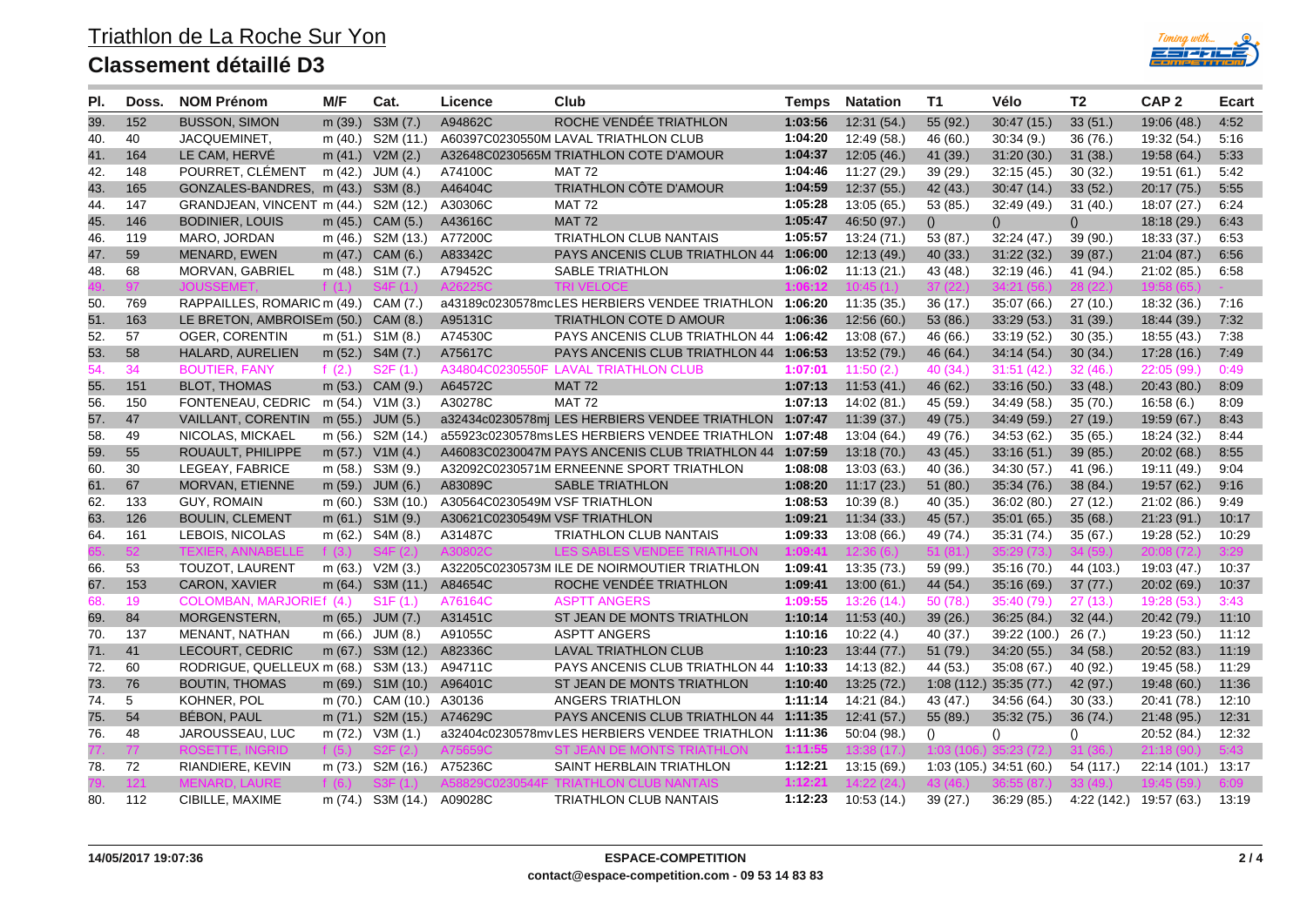## **Classement détaillé D3**



| PI.      | Doss.          | <b>NOM Prénom</b>                    | M/F       | Cat.                  | Licence                       | Club                                          | <b>Temps</b> | <b>Natation</b> | <b>T1</b>        | Vélo                                             | Т2        | CAP <sub>2</sub>   | Ecart |
|----------|----------------|--------------------------------------|-----------|-----------------------|-------------------------------|-----------------------------------------------|--------------|-----------------|------------------|--------------------------------------------------|-----------|--------------------|-------|
| 81.      | 159            | <b>BARON, ALEXANDRE</b>              |           | m (75.) S3M (15.)     |                               | A61245C0230566M SAINT HERBLAIN TRIATHLON      | 1:12:36      | 15:50 (89.)     | 58 (95.)         | 35:40(78.)                                       | 40(93.)   | 19:26 (51.)        | 13:32 |
| 82.      | 70             | LE GUILLOU, PHILIPPE m (76.)         |           | S4M (9.)              | A93268C                       | SAINT HERBLAIN TRIATHLON                      | 1:12:44      | 15:36 (87.)     |                  | 1:02 (104.) 35:15 (68.)                          | 46 (105.) | 20:02 (70.)        | 13:40 |
|          | 13.            | <b>MANCEAU, ESTELLE</b>              |           | S3F(2)                | A31218                        | <b>ASPTT ANGERS</b>                           | 1:12:46      | 14:27 (26.)     | 46(61)           | 34:53 (63.)                                      | 32(43)    | 22:05()            | 6:34  |
| 84.      | 145            | <b>DUPONT, AURELIA</b>               | f $(8.)$  | S4F(3.)               | A30881C                       | LES SABLES VENDEE TRIATHLON                   | 1:13:18      | 51:59 (49.)     | $\left( \right)$ | $\Omega$                                         | $\Omega$  | 20:44 (81.)        | 7:06  |
|          | 26.            | DE POORTER, MAEVA                    | f (9.)    | S1F(2)                | A31615                        | <b>ENDURANCE 72 TRIATHLON</b>                 | 1:13:22      | 12:47(8)        | 39(24)           | 37:33(90.)                                       | 32(41)    | 21:49(96.)         | 7:10  |
| 86.      | 11             | <b>GUILLAMET, CELINE</b>             | f $(10.)$ | V1F(1)                | A29705C                       | <b>ASPTT ANGERS</b>                           | 1:13:30      | 14:08(21)       |                  | 1:02 (103.) 35:21 (71.)                          | 37(79)    | 22:19 (104.)       | 7:18  |
| 87.      | 9              | <b>GAUDRE, THOMAS</b>                | m $(77.)$ | V1M(5.)               | A31259C0230558M ASPTT ANGERS  |                                               | 1:13:30      | 13:36 (74.)     | 46(65)           | 36:11(83)                                        | 36(75.)   | 22:18 (103.) 14:26 |       |
| 88.      | 155            | GUILLEMAND,                          |           | m (78.) CAM (11.)     | A32458C                       | ROCHE VENDEE TRIATHLON                        | 1:13:43      | 10:51(13)       | 42 (42.)         | 39:07 (96.)                                      | 27(16.)   | 22:33 (106.) 14:39 |       |
| 89.      | 141            | AMIOT, FRANÇOIS                      |           | m (79.) S3M (16.)     | A73600c                       | <b>ILE DE NOIRMOUTIER TRIATHLON</b>           | 1:13:54      | 13:43 (76.)     |                  | 1:12(118.) 37:51(91.)                            | 50(111)   | 20:15 (74.)        | 14:50 |
| 90.      | 56             | RAVARD, JONATHAN                     |           | m (80.) S2M (17.)     | B02564C                       | PAYS ANCENIS CLUB TRIATHLON 44 1:14:05        |              | 17:14 (93.)     |                  | 1:15 (121.) 34:51 (61.)                          | 36(73)    | 20:07 (71.)        | 15:01 |
|          |                | GAUDIN, ESTELLE                      | f $(11)$  |                       |                               | <b>I FS SABLES VENDEE TRIATHLON</b>           | 1:14:18      |                 |                  |                                                  |           |                    |       |
| 92.      | $\overline{1}$ | <b>COLLIN, ANTOINE</b>               | m (81.)   | JUM (9.)              | A48000C                       | ANGERS TRIATHLON                              | 1:14:24      | 12:08 (48.)     |                  | $1:01(101.)$ 36:02 (81.)                         | 42 (100.) | 24:28 (121.) 15:20 |       |
| 93.      | 75             | <b>AZAIS, LUCAS</b>                  | m(82.)    | CAM (12.)             | A31395C                       | ST JEAN DE MONTS TRIATHLON                    | 1:14:28      | 12:28(52)       | 51(82)           | 36:53(86.)                                       | 34(62)    | 23:39 (113.)       | 15:24 |
| 94.      | 14             | <b>MENOURY, KELLY</b>                | f $(12.)$ | S2F(3.)               | A31172C                       | <b>ASPTT ANGERS</b>                           | 1:14:52      | 13:07(10.)      | 58 (96.)         | 39:27(101)                                       | 34(64)    | 20:44 (82.)        | 8:40  |
| 95.      | 136            | DUBUISSON,                           |           | m (83.) S4M (10.)     |                               | A47984C0230545M ANGERS TRIATHLON              | 1:15:11      | 16:02(90.)      | 43 (49.)         | 37:29 (89.)                                      | 42 (99.)  | 20:12 (73.)        | 16:07 |
| 96.      | 33             | RONGERE, ARNAUD                      |           | m (84.) V2M (4.)      | A59552C                       | ILE DE NOIRMOUTIER TRIATHLON                  | 1:15:17      | 15:45 (88.)     |                  | 1:19 (124.) 37:24 (88.)                          | 47 (106.) | 19:59 (66.)        | 16:13 |
|          |                |                                      |           |                       |                               |                                               | 1:15:5'      |                 |                  |                                                  |           |                    |       |
| 98.      | 144            | BERGERE, FRANCOIS m (85.) S3M (17.)  |           |                       | A93396C                       | LAVAL TRIATHLON CLUB                          | 1:16:33      | 17:51 (94.)     | 47 (67.)         | 36:05(82)                                        | 34(55.)   | 21:13 (88.)        | 17:29 |
| 99.      | 43             | MILON, PIERRE-MARC m (86.) S3M (18.) |           |                       | A29391C                       | <b>LAVAL TRIATHLON CLUB</b>                   | 1:16:35      | 14:15(83)       | 48 (69.)         | 40:15 (108.) 44 (101.)                           |           | 20:30(77.)         | 17:31 |
| 100.     | -81            | POUVREAU, LAURANE f (14.)            |           | CAF(1.)               | A31379                        | ST JEAN DE MONTS TRIATHLON                    | 1:17:16      | 12:39(7)        | 35(11)           | 39:33 (103.)                                     | 34(61)    | 23:53 (116.)       | 11:04 |
| 101.     | ነበ             | MENARDAIS, DELPHINE (15.)            |           | V1F(2)                |                               | TRIATHLON SAINT I                             | 1:17:32      | 15:07 (29.)     | 1:08(111)        | 38:52(93)                                        | 35 (69.)  | 21:47(94)          | 11:20 |
| 102.     | 50             | PARPAILLON, FLORIAN m (87.)          |           | S1M (11.)             |                               | a32303c0230578msLES HERBIERS VENDEE TRIATHLON | 1:17:58      | 13:53 (80.)     |                  | $1:10(114.)$ 40:02 (106.)                        | 58 (124.) | 21:52 (97.)        | 18:54 |
|          | 10             | <b>GOURICHON, JULIE</b>              | f $(16.)$ | -S4F (4.)             |                               | ASPTT ANGERS                                  | 1:18:10      | 13:19 (12.)     |                  | 40:21 (110.)                                     | 39 (88.)  | 22:53 (107.        | 11:58 |
| 104.     | 17             | <b>ROPERCH, WANDA</b>                | f $(17.)$ | S1F(3)                | A56871C                       | <b>ASPTT ANGERS</b>                           | 1:18:18      | 15:29 (33.)     |                  | $1:00(100.)$ 39:05 (95.)                         | 58 (123.) | 21:43(93)          | 12:06 |
|          | 74             | SUBERVIE, MELIE                      | f $(18.)$ | JUF(1.)               | A32463C0230560F               | ST JEAN DE MONTS TRIATHLON                    | 1:18:30      | 13:31 (15.)     | 52(84)           | 39:18(98)                                        | 52(116)   | 23:54(117)         | 12:18 |
| 106.     | 783            | <b>RIDEAU, NOEMIE</b>                | f $(19.)$ | S3F(4.)               | A32153C                       | <b>LES SABLES VENDEE TRIATHLON</b>            | 1:18:41      | 13:51 (19.)     |                  | $1:11(117.)$ 39:13 (97.)                         | 45 (104.) | 23:37 (112.)       | 12:29 |
|          | 129            | <b>CARRE, CHARLOTTE</b>              | f $(20.)$ | S4F (5.)              | A03897C                       | VSF TRIATHLON                                 | 1:18:56      | 13:02 (9.)      |                  | 1:08 (113.) 41:54 (120.)                         | 34(56)    | 22:15 (102.        | 12:44 |
| 108.     | 134            | <b>MANCEAU, SANSIE</b>               | f $(21.)$ | V1F(3)                | A97038C0230549F VSF TRIATHLON |                                               | 1:18:56      | 15:46(35)       | 48 (73.)         | 38:54(94)                                        | 31(37)    | 22:53 (108.)       | 12:44 |
|          |                | <b>CHOYFI</b>                        |           |                       |                               | LAVAL TRIATHLON CLUB                          | 1:18:57      |                 |                  |                                                  |           |                    |       |
| 110. 125 |                | <b>BOULIN, FLORIAN</b>               |           | m (88.) JUM (10.)     | A66921C0230549M VSF TRIATHLON |                                               | 1:19:33      | 13:39 (75.)     |                  | $1:11(115.)$ 40:24 (111.) 41 (95.)               |           | 23:36 (110.) 20:29 |       |
|          |                |                                      |           |                       |                               | THI ON CLUB.                                  | 1:19:44      |                 |                  |                                                  |           |                    |       |
| 112.     | 65             | MAZE, ALEXANDRE                      |           | m (89.) JUM (11.)     | 0230542MJUFRA                 | <b>SABLE TRIATHLON</b>                        | 1:20:04      | 13:52 (78.)     |                  | 1:20 (126.) 39:18 (99.)                          | 48 (108.) | 24:43 (126.)       | 21:00 |
|          | 8O.            | N. LOLA                              | f $(24)$  | - 12.                 |                               | ST JEAN DE MONTS TRIATHLON                    | 1:20:3       |                 |                  |                                                  |           |                    |       |
| 114. 115 |                | <b>JOST, MAGALIE</b>                 | f $(25.)$ | V1F(4)                | A58892C                       | <b>TRIATHLON CLUB NANTAIS</b>                 | 1:20:42      | 13:54 (20.)     |                  | 1:20 (127.) 39:57 (105.) 56 (121.)               |           | 24:31 (122.)       | 14:30 |
|          | $92-$          | <b>CLEMENCEAU.</b>                   | f (26.)   | V1F(5.)               |                               | <b>TRI VELOCE</b>                             | 1:20:56      | 17:50 (40.)     |                  | $1:03(107)$ 41:30 (116.)                         |           |                    | 14:44 |
| 116. 162 |                | LE CORRE, RONAN                      |           | m (90.) S4M (11.)     | A73633C                       | TRIATHLON CLUB NANTAIS                        | 1:21:19      | 19:41 (96.)     |                  | 2:09 (139.) 39:27 (102.) 1:02 (128.)             |           | 18:58 (44.)        | 22:15 |
| 117. 12  |                | LANDREAU, BENOÎT                     |           | m $(91.)$ V1M $(6.)$  | A61693C                       | <b>ASPTT ANGERS</b>                           | 1:22:17      | 18:40 (95.)     |                  | 1:20 (125.) 40:49 (114.) 1:09 (132.) 20:17 (76.) |           |                    | 23:13 |
| 118. 128 |                | CARRE, GUY                           |           | m (92.) V5M (1.)      | A30528C0230549M VSF TRIATHLON |                                               | 1:22:42      | 17:05 (92.)     | 59 (98.)         | 40.09 (107.) 37 (81.)                            |           | 23:50 (115.)       | 23:38 |
|          | $22^{1}$       | <b>RIVIERE, LOUISE</b>               | f $(27)$  | JUF(3.)               |                               | ' TRIATHLON SAINT NAZAIRE                     | 1:22:47      | 13:37(16)       |                  | 43:00 (125.)                                     |           | 24:43              |       |
| 120.     | 87             | <b>BATTAIS, MARYSE</b>               | f $(28.)$ | V3F(2.)               | A31904C                       | <b>TRI VELOCE</b>                             | 1:23:09      | 14:44(27.)      |                  | 1:15 (122.) 41:47 (118.) 44 (102.)               |           | 24:36 (123.)       | 16:57 |
| 121. 122 |                | PELLOQUIN, XAVIER                    |           | m (93.) S4M (12.)     | A73945                        | TRIATHLON CLUB NANTAIS                        | 1:23:14      | 15:31 (86.)     |                  | $1:21(128.)$ 40:48 (113.) 1:11 (135.)            |           | 24:20 (120.)       | 24:10 |
| 122.     | 28             | <b>KHAMIS, LOUISE</b>                | f $(29.)$ | S <sub>2</sub> F (6.) | A94782                        | <b>ENDURANCE 72 TRIATHLON</b>                 | 1:24:04      | 12:13(4)        |                  | 1:05 (108.) 41:36 (117.) 51 (115.)               |           | 28:15 (138.)       | 17:52 |